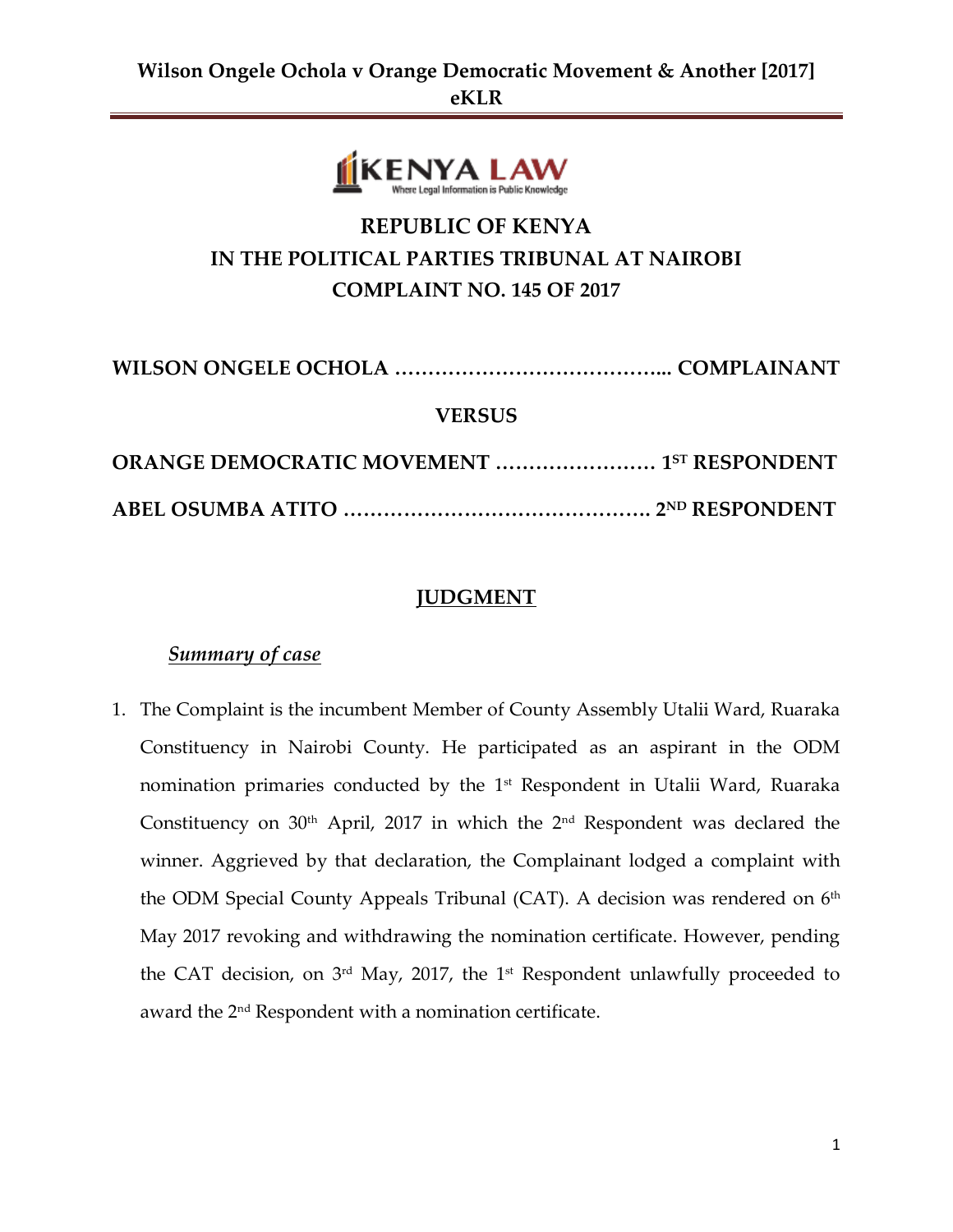- 2. Aggrieved by these happenings, he filed this Complaint seeking the following orders:
	- *(i) The Nomination Certificate dated 3rd May, 2017 allegedly issued to the 2nd Respondent be recalled and revoked.*
	- *(ii) A Mandatory Order compelling the 1st Respondent to issue ODM Nomination Certificate to the Claimant and to present the Claimant's name to the Independent Electoral and Boundaries Commission, IEBC, as the ODM Member of County Assembly nominee for Utalii Ward.*
	- *(iii) A Mandatory injunction restraining the 1st Respondent from presenting the 2nd Respondent's name or any other name other than the Claimant's name to the Independent Electoral and Boundaries Commission, IEBC, as the ODM Member of County Assembly Nominee for Utalii Ward.*
- 3. Together, with the Complaint was filed a notice of motion application under certificate of urgency seeking interim orders. The matter was certified urgent and an interim order issued restraining the  $1<sup>st</sup>$  Respondent from presenting the name of the 2 nd Respondent to the IEBC as the nominee of the ODM for the Utalii Ward, Ruaraka Constituency.

#### *Submissions*

4. The Complainant submits that when votes were counted and tabulated by the Presiding Officer, he emerged the winner with  $1,241$  against the  $2<sup>nd</sup>$  Respondent's 1,238 of all votes cast. However, it was the 2nd Respondent who was declared the winner by the Constituency Returning Officer. He contends that the 2<sup>nd</sup> Respondent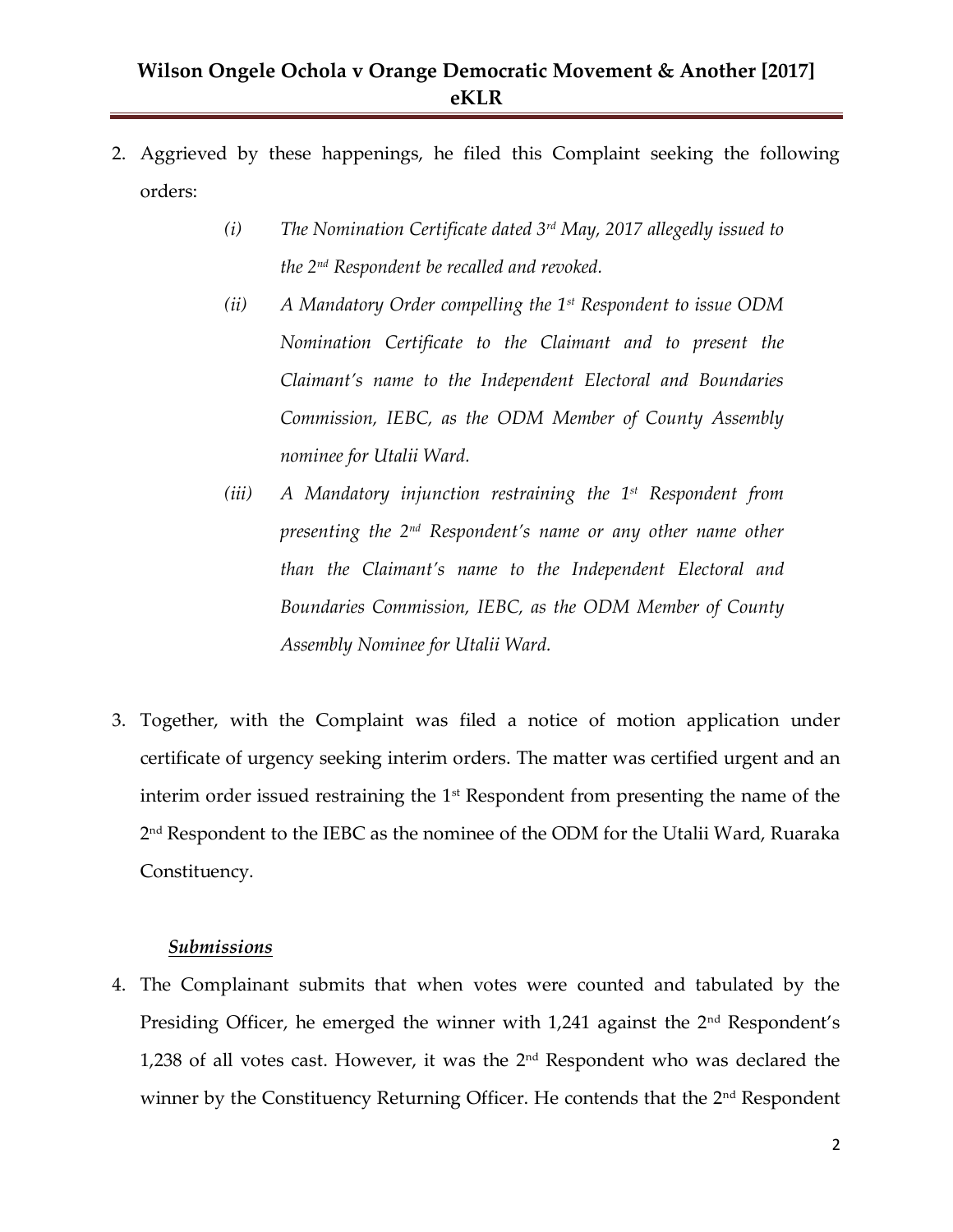should not have participated in the nomination exercise as he had been fined Ksh. 200, 000 by the ODM Disciplinary Committee, but had not paid the same. That the decision by NEB to award the 2nd Respondent the nomination certificate is irregular, unlawful and null and void and violates the law, the Party Rules and the Special CAT's decision.

- 5. The Complainant submitted that Rule 19.1 of the 1sr Respondent's Rules establishes the Special County Appeals Tribunal as part of the internal dispute resolution mechanism for a party dissatisfied by the outcome of its decision. He argues that no such appeal was preferred against the decision nullifying the  $2<sup>nd</sup>$  Respondent's certificate. The Party cannot ignore decisions of its Special CAT. The Special CAT directed that the winner was to be declared in accordance with the Party constitution, Nominations and Elections Rules that cannot be ignored. That under Rule 17, a winner is declared for garnering the highest votes cast and tallied hence he should have been declared as such.
- 6. Vincent Ochieng Owuor, the Presiding Officer swore an affidavit on  $12<sup>th</sup>$  May 2017 giving an account of what happened. That the Complainant emerged winner with 1241 votes and the 2nd Respondent 1238. Hence, he declared Wilson Ongele Ochola winner at the ward tallying centre, before chaos broke out, with lights being switched off. He went to the Constituency Tallying Centre at Chandaria and gave results to the Returning Officer to issue the certificate to Wilson Ochola Ongele and was shocked when Abel Atito was announced.
- 7. The 1 st Respondent filed a replying affidavit sworn by its Legal Counsel, Anthony Muturi on  $10<sup>th</sup>$  May 2017. The Party concedes that the elections were marred with chaos. That there was an Appeal filed, by the Complainant herein, before the Special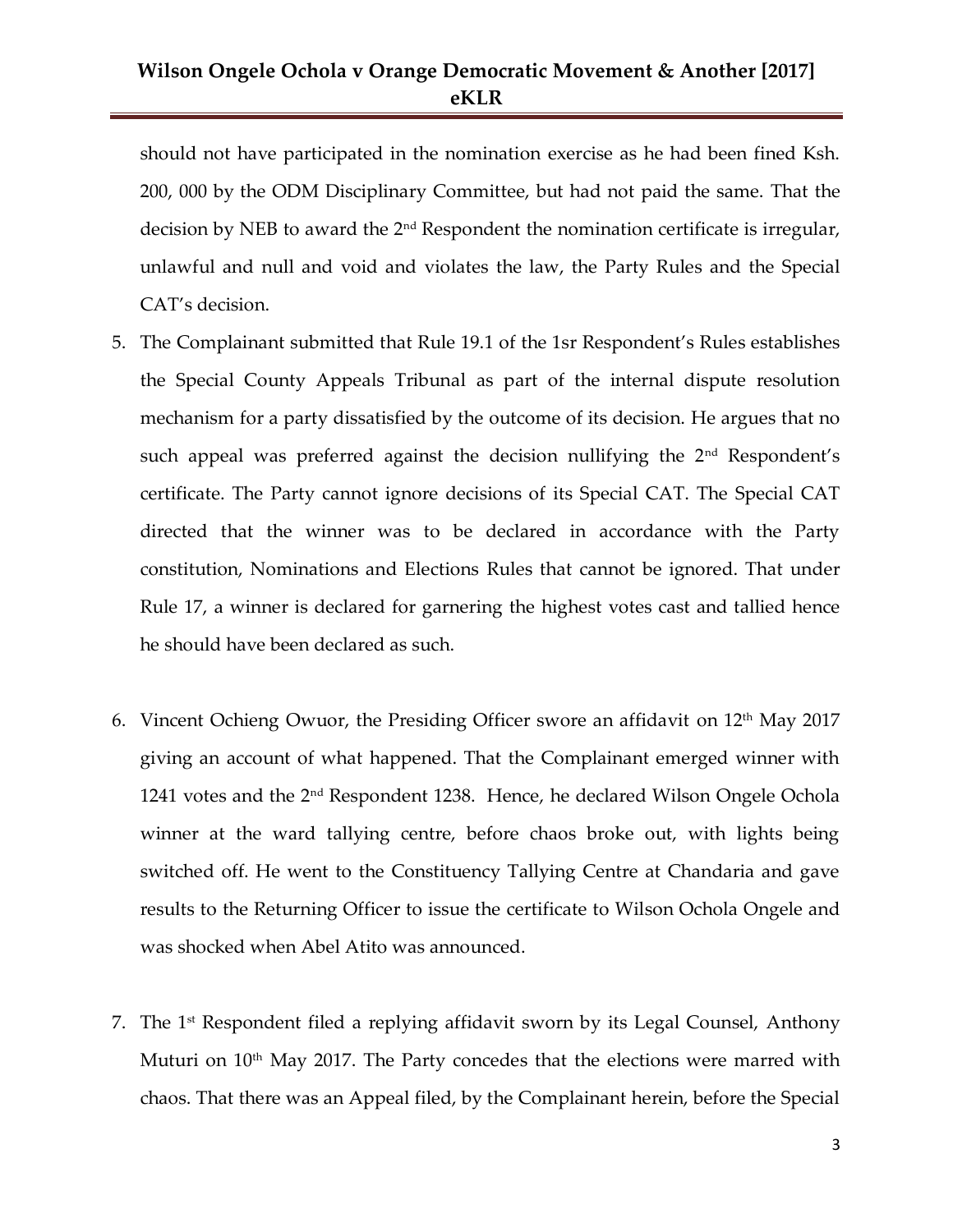CAT which was heard and a decision given. He also concedes that the certificate was erroneously given to 2nd Respondent during the pendency of the Special CAT determination and that the same has henceforth been withdrawn. At paragraph 10 of the affidavit, it is deponed thus:

*"The 1st Respondent has invoked its rights as encapsulated in the Party Constitution, nomination and election rules and by a Judgment of 6th May 2017 withdrawn the original nomination certificate for Utalii Ward in Ruaraka Constituency within Nairobi County from the 2nd Respondent and the same is to be issued to the Complainant who won the Utalii Ward Nominations."*

- 8. The 1st Respondent further agrees and confirms that the 2nd Respondent had not paid a fine of Ksh. 200, 000 imposed by its Disciplinary Committee, within the requisite 7 days as ordered. It is its concession that the Special CAT decision binds it and should be upheld. The Party acknowledges that the nomination certificate issued to the  $2<sup>nd</sup>$  Respondent was irregular as the same was issued on  $3<sup>rd</sup>$  May, 2017 when the appeal before the CAT was pending.
- 9. The  $2<sup>nd</sup>$  Respondent urged that we have no jurisdiction under section  $40(2)$  of the Political Parties Act since IDRM had not been exhausted. He filed a replying affidavit deposing that the elections were peaceful. He submits that the presiding officer of Drive Inn polling station disappeared with the Complainant and a Presiding Officer cannot declare a winner. Only a Returning Officer can do that, hence he was duly declared and issued with a provisional nomination certificate dated 1st May 2017. He produced video clips to buttress the submission that the elections were peaceful. That he got 666 votes against the Complainant's 603, which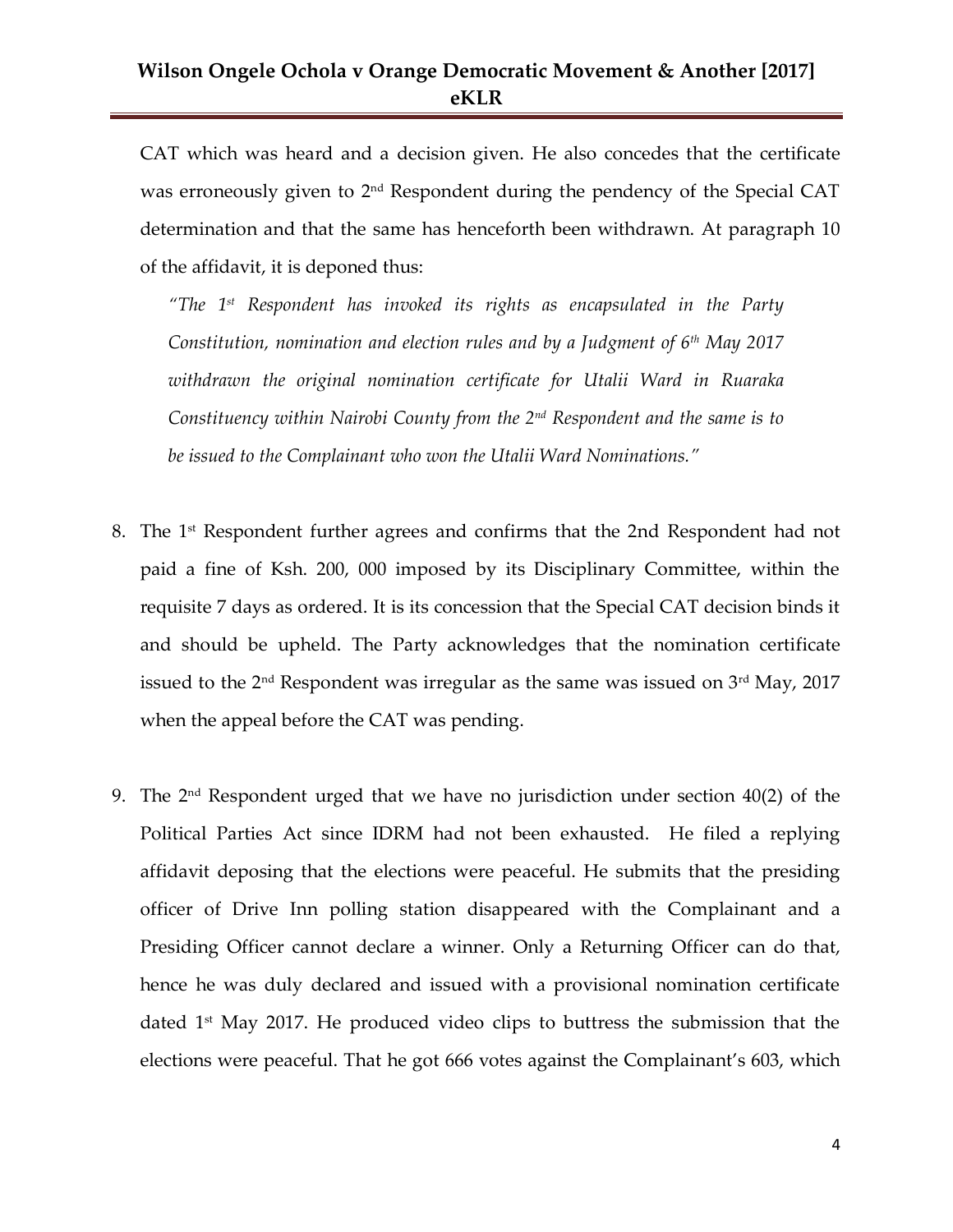evidence he contends would have changed the decision of the Special CAT had it been availed.

- 10. Abraham Oyugi Dollah swore an affidavit on 12 May, 2017 in support of the  $2^{\rm nd}$ Respondent's case. He was the Returning Officer, Ruaraka Constituency. That then the Presiding Officer of Drive Inn failed to report and upon consultation with NEB, he elevated Reagan Ochieng as the Presiding Officer. In his tally Abel Osumba Atito garnered 1238 while Wilson Ongele Ochola garnered 1231 votes. Hence, he declared the 2<sup>nd</sup> Respondent winner and issued a provisional nomination certificate. What he did was in accordance with the party's constitution and election Nomination rules.
- 11. He prays that the Complaint be dismissed with costs and he be declared the winner and be issued with the nomination certificate having been so declared by the Returning officer.

#### *Issues for determination*

- 12. The following issues falls for determination:
	- *(i) Whether we have jurisdiction;*
	- *(ii) Who is the duly nominated ODM Party Member of County Assembly, Utalii Ward, Ruaraka Constituency?*
	- *(iii) Appropriate reliefs*

#### *Determination*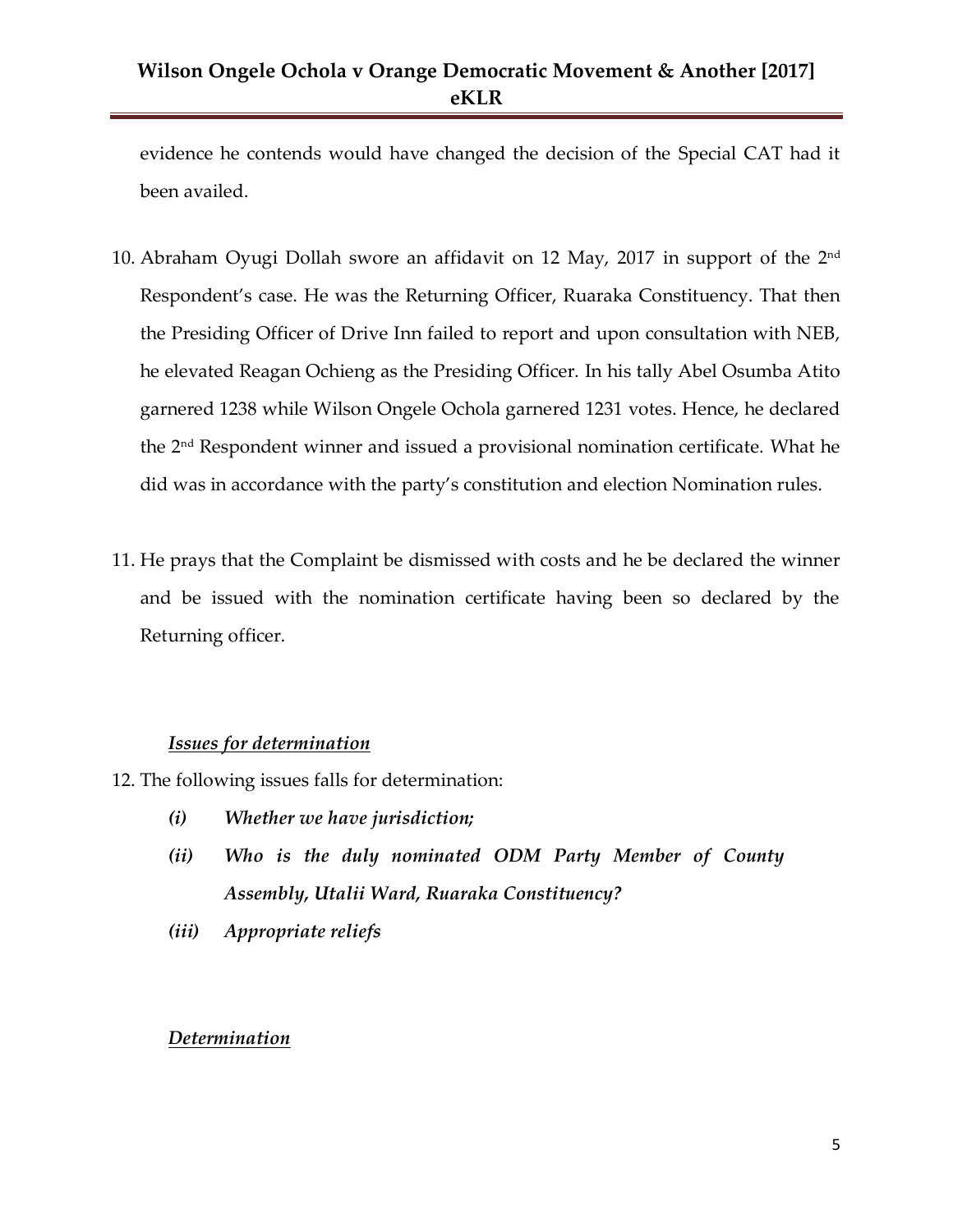- 13. The question of jurisdiction can be summarily determined. We hold that we do have jurisdiction. This Compliant emanated from the Party primaries and what is being questioned is the award of the nomination certificate to the winner. The chain of litigation is traceable to the Special CAT and the implementation of that decision is also an issue. Hence, the matter is rightly before the Tribunal.
- 14. The narrow margin of the wins as claimed by either party in this matter makes the election "too close to call". An election that is too close to call may even be determined on the basis of a single vote. Hence, it gives little room for error as every vote counts. Accordingly, when allegations of chaos and disruptions are experienced, they have to be taken seriously.
- *15.* We note that the Complaint was raised before the Special CAT and the decision reached is on record. The CAT made a finding that *the Election process was flawed, and that there was no proper tallying of the votes and so no clear winner."* It then made the following orders:
	- (1) *The Nomination of the Respondent Mr. Abel Osumba is hereby suspended and the Interim Certificate withdrawn.*
	- (2) *That the Party to commence afresh the process of determining the Party nominee for the Utalii ward seat in a manner consistent with the Party constitution, nominations and election rules.*
	- (3) *The Party to investigate allegations by the petitioner that the Respondent was subject to its internal disciplinary process and fined the sum of Kshs. 200, 000 and which amount the Respondent has not paid.*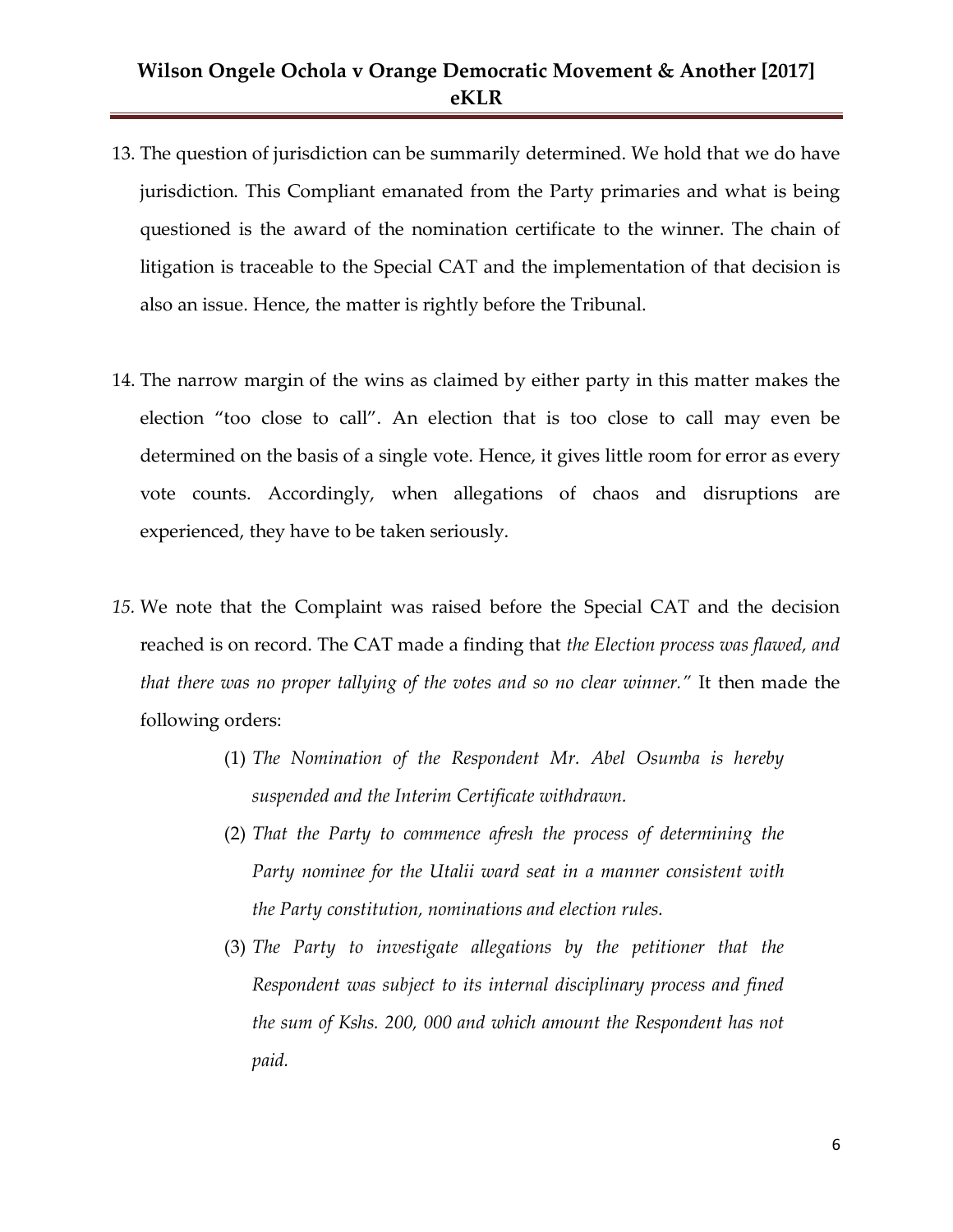- 16. Upon reading this decision and evaluation the submissions of parties, we do not find any need to counter its factual findings. We note that as to the irregularities of the process, it was found that all parties agreed. Hence that factual inquest will not be reopened before this Tribunal.
- 17. We have also noted the affidavit of the  $1<sup>st</sup>$  Respondent in which it entirely agrees with the Complainant. The 1<sup>st</sup> Respondent has confirmed that pursuant to the Special CAT finding it has conducted investigations and found that indeed the 2<sup>nd</sup> Respondent did not pay the fine within 7 days. This Tribunal will not interfere with the internal operations of political parties especially as regards discipline of its members where the same are organized and carried out in accordance with its party Election and Nomination Rules. Hence, we defer to the  $1<sup>st</sup>$  Respondent's as regards the 2nd Respondent's conduct.
- 18. We therefore make the following orders:
	- *(i) The Statement of claim dated 8th May 2017 is allowed.*
	- *(ii) A mandatory order is hereby issued directing that the 1st Respondent to issue the ODM Nomination Certificate to the Claimant, Wilson Ongele Ochola, and to present the Claimant's name to the Independent Electoral and Boundaries Commission (IEBC) as the ODM Member of County Assembly nominee for Utalii Ward.*
	- *(iii) In the interests of Party unity, each party to bear its own costs.*
- 19. Orders accordingly.